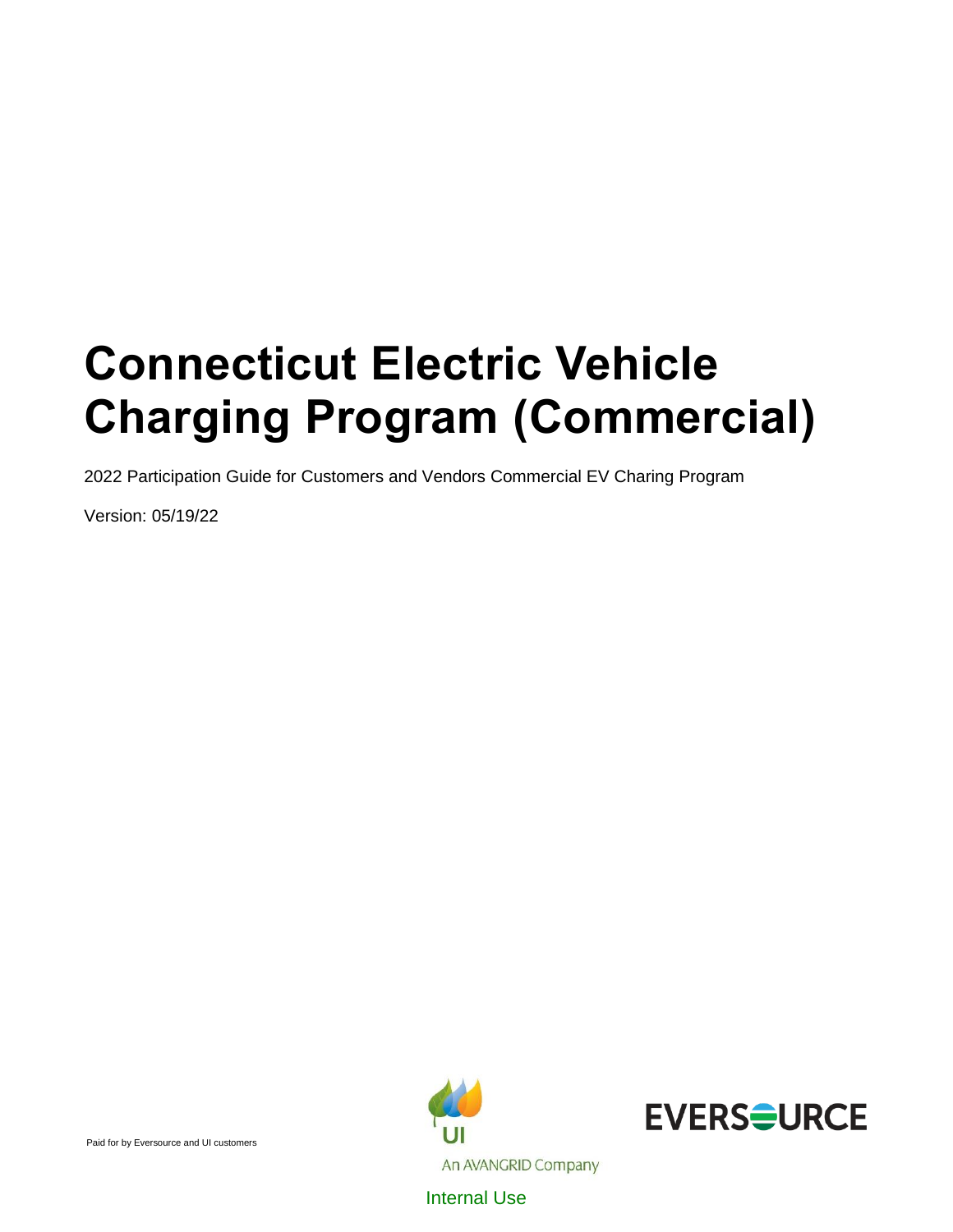| <b>Table of Contents</b> |  |
|--------------------------|--|
|                          |  |
|                          |  |
|                          |  |
|                          |  |
|                          |  |
|                          |  |
|                          |  |
|                          |  |
|                          |  |
|                          |  |
|                          |  |
|                          |  |
|                          |  |
|                          |  |
|                          |  |
|                          |  |
|                          |  |
|                          |  |
|                          |  |
|                          |  |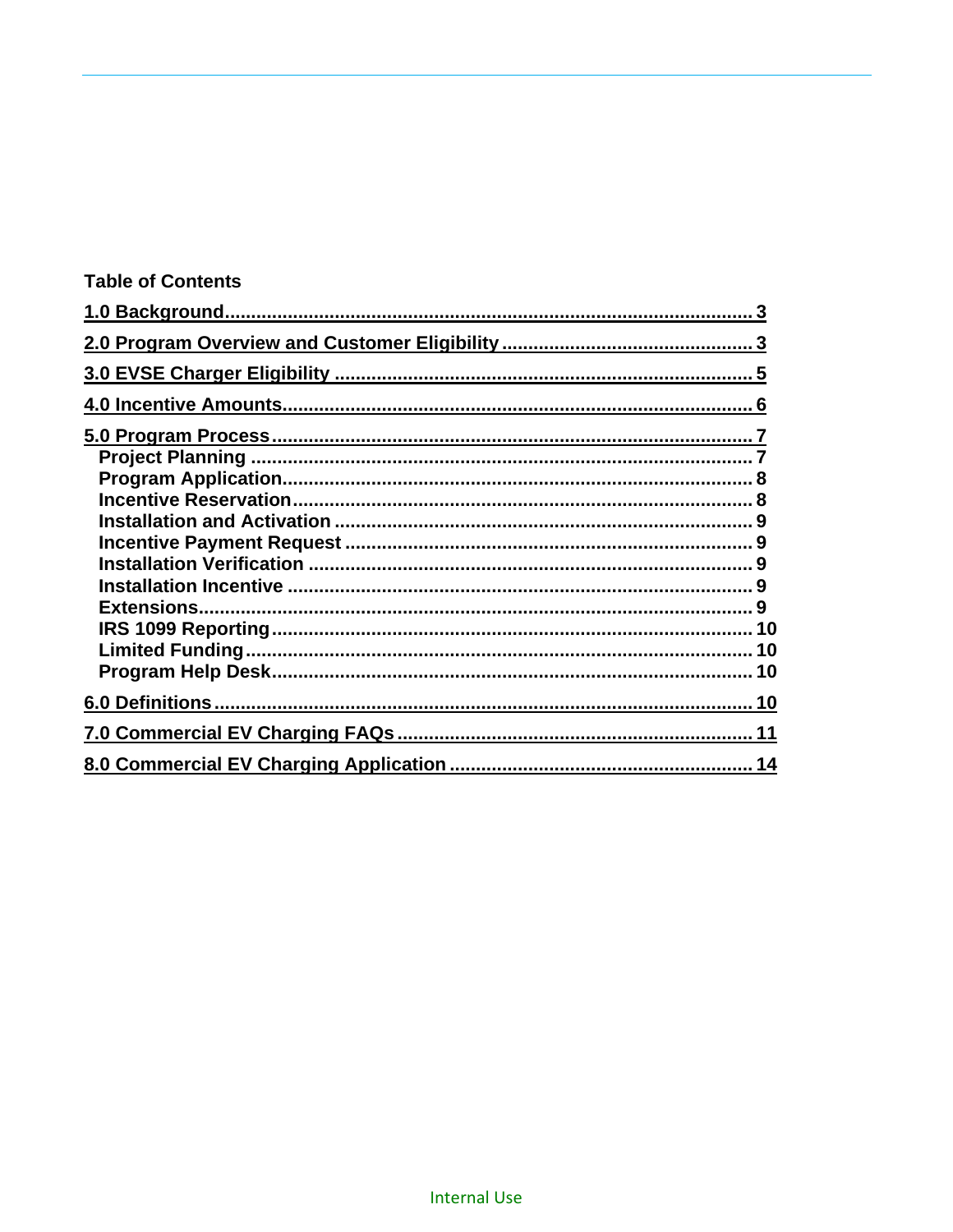# **1.0 Background**

Eversource and United Illuminating (UI) are offering the CT Electric Vehicle (EV) Charging Program to incentivize the installation of EV supply equipment (EVSE) charging stations, including:

- Level 2 charging stations to charge light-duty EVs, and
- Direct current fast chargers (DCFCs) to charge lightduty EVs.

The CT EV Charging Program (Program) is available for all commercial and industrial Eversource and UI electric service customers who purchase and install qualified EVSE charging stations at facilities including workplace, light-duty fleets, public charging, and multifamily properties with five or more units.

The goal of the Program is to support the development of electric infrastructure and equipment necessary to accommodate an increased deployment of EVs within Connecticut by reducing the upfront costs of building charging stations for light-duty EVs. Through the Program, business entities seeking to install or participate in the installation of Level 2 and/or DCFC chargers can earn incentives that will offset a large portion of the electrical infrastructure and equipment costs associated with EVSE charging stations.

This Program Guide for Customers and Vendors (Guide) outlines important details of the Program, such as eligibility criteria, enrollment process, project planning, and postenrollment requirements. Definitions of terms used herein are provided in the final section of this Guide. The Guide will be

*Due to global climate and local air pollution concerns, as well as advancing technology and rapidly declining costs, the transportation sector is accelerating its transition towards zero emission vehicles. In support of this transition, Connecticut has committed to deploying approximately 150,000 EVs by 2025, as part of a broader ten-state agreement aiming to achieve the deployment of 3.3 million EVs among the participating states. The Governor's Council on Climate Change has also estimated that electrifying at least 20 percent of light-duty vehicles in the state (approximately 500,000 vehicles) is necessary for the state to achieve its 2030 greenhouse gas emissions target. The Connecticut Public Utilities Regulatory Authority recently concluded a proceeding focused on supporting the EV goal through the development and implementation of this EV Charging Program. The EV Charging Program Order in Docket 17-12-03RE04, and subsequently in Docket No. 21-08-06, incentivizes site hosts and developers to expand the number of public destination, workplace, and multi-unit dwelling charging locations.*

revised as the Program and/or the application process evolve. Revised versions of this Guide will be posted on [eversource.com](https://www.eversource.com/content/ct-c/business/save-money-energy/clean-energy-options/business-ev-charging) and [uinet.com/EVProgramsForYourBusiness.](https://www.uinet.com/wps/portal/uinet/smartenergy/electric_vehicles/evprogramsforbusiness/!ut/p/z1/vZPJbsIwEIafpQeOkZ0FEo4hCkubhC37JXKDkxiRBcdQ-vY1EpRKbUlVqfXNo5nf38z8BjEIQVyhI8kRI3WFdvwexYNEFm1zqhjQ0WZKHy7na9t5slwJWhII7iYMZBD_pB5-c3TYVe-DGMRpxRpWgOhAKsxQTpNbDz1YYLTBtAfbElGGK0zz1x7EO5wyStLkiAuS7nDLQ8eG1jlFZZvV9PnQcq22Pas3KdmAaKMgeZBhSejjVBQUDWbCMIV9IVOwMhQlVdmo4jk7MOxkYs1HupUYc8c1QxdEPejNHNPVJ6vE-UA2vZCtz2Tmhcy8kvnvZKa_uJCNazq6kgVdq4nvDzY403bsrksj4gzqTQH6M5Er2GNlOZpLmqWC4EjwC_CqmpbcTevfjXPpmSv-0r9NdgrBY5fv-MeQqG3YOW8IsUIgVVaD8JOteOhLW_Fyst3vY52bt64YPjEQ_oF7m9LzSk0uhRBu-3mpnYRJsLD0hzfBqwx3/dz/d5/L2dBISEvZ0FBIS9nQSEh/?WCM_GLOBAL_CONTEXT=%2FUINETAGR_Navigation%2FHeader%2FSmartEnergy%2FElectric_Vehicles%2FEVProgramsForBusiness)

Having EV charging at Connecticut businesses can offer many benefits, from convenience to cost savings and emission reductions. Whatever the motivation, the Program team welcomes participation and looks forward to supporting Connecticut businesses.

# **2.0 Program Overview and Customer Eligibility**

The Program is open to all Eversource and UI Commercial customers in Connecticut. Commercial customers (also referred to as non-residential or business customers) must be new or existing Eversource and UI customers who do not meet the Residential customer definition (i.e., single family homes or multifamily dwellings with four or fewer units on the property). The service address for the customer's electric account must be for a physical address located in Eversource or UI territory. A Commercial customer may also apply for new electric service at a location within Eversource's and UI's service territory in Connecticut, as long as the planned use of the property does not fall under the Residential customer definition.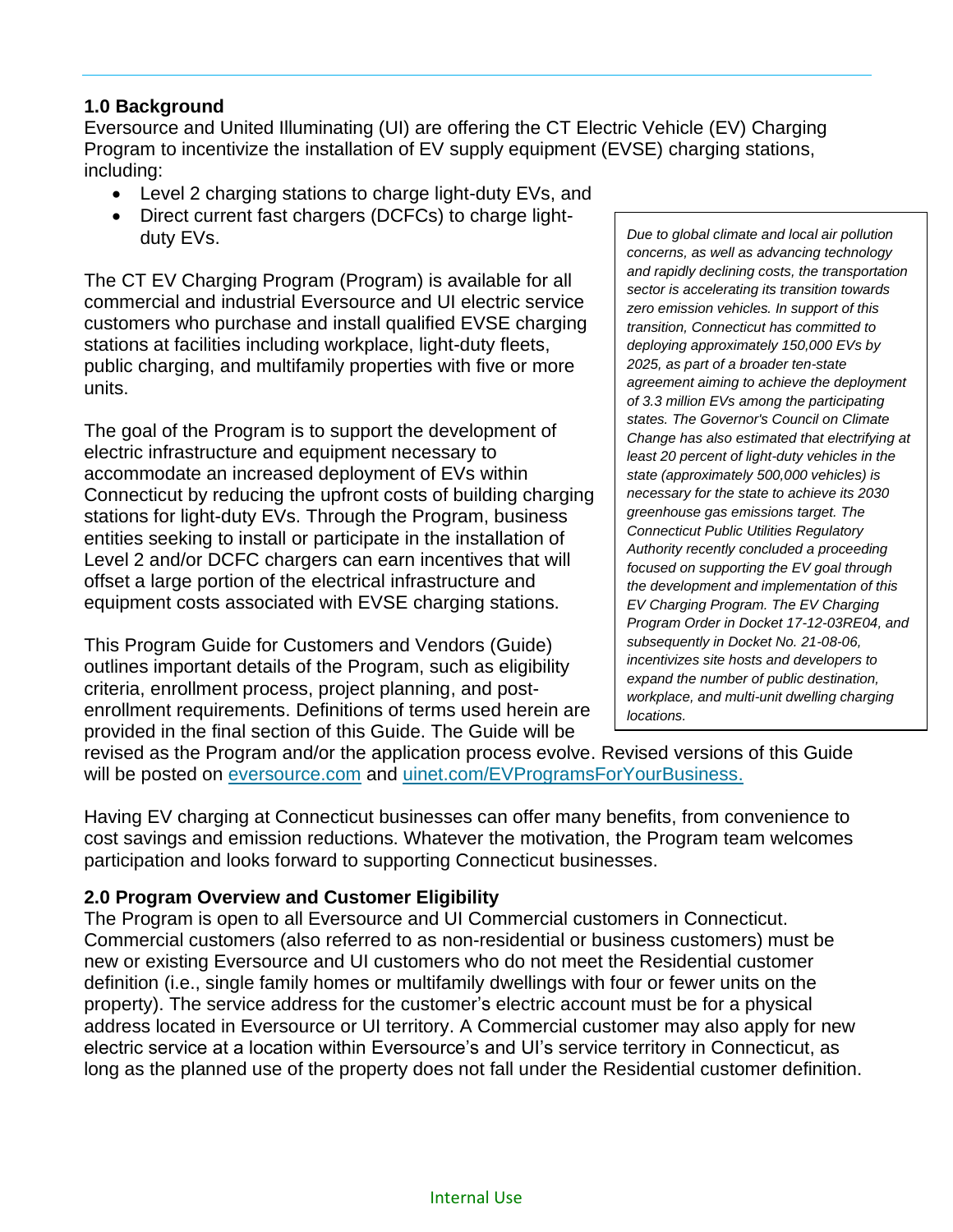Project eligibility and procedures differ for Residential and Commercial customers; **this Guide is for Commercial customers**.

The charging stations must be installed at facilities including workplace, light-duty fleets, public charging, and multifamily properties with five or more units. The charging station will be owned, operated, and maintained by the Site Host (see Definitions).

The Program includes incentives for EVSE charging stations and the electrical infrastructure from the distribution system to the charging station, known as "make-ready infrastructure". The Program also allows the ability to install make-ready infrastructure in anticipation of additional EVSE charging stations being installed in the future. Three categories of equipment or infrastructure are eligible for incentives under the Program.

- **Utility-Side Make-Ready Infrastructure (New or Upgraded Service):** Utility electric infrastructure needed to connect and serve a new EVSE charging station. This may include traditional distribution infrastructure such as step-down transformers, overhead or underground service lines, and utility meters that will continue to be owned and operated by the utility.
- **Customer-Side Make-Ready Infrastructure (Existing Service):** EV equipment or infrastructure necessary to make a site ready to accept a new EV charger that is owned by the charging station Developer, Equipment Owner, or Site Host Refer to Section 4 for eligible infrastructure costs.
- **EVSE Charging Station:** In addition to the make-ready infrastructure investment, the Program provides an incentive, via a rebate, to Site Hosts to partially offset the costs of purchasing a Level 2 or DCFC EVSE charging station.

To receive incentives through the Program, a project must satisfy the following criteria (see Program Process below for more details):

- **Approved Application:** Customer must apply to be accepted into the Program. Eversource or UI will review, evaluate, and, if appropriate, approve applications.
- **Eversource or UI Customer:** Eligible customers must be a Commercial electric customer of either Eversource or UI. Service address for customer's electric account must be a physical address located in utility territory. Customer eligibility will be confirmed during the application process based on the utility account number or eligible location for a new, non-residential service.
- **Site Hosts** must sign application attesting to the following:
	- o Ownership of the land for the EVSE installation;
	- o Possession of a site lease for 10 years or longer, or;
	- o Written consent from landowner for the EVSE installation.
- **Station Maturity:** Purchase of the EVSE and construction of the EV charging station must have commenced no sooner than January 1, 2022. Site Hosts must agree to operate and maintain EVSE's installed through this Program for a minimum of 5 years.
- **EVSE Charging Station:** Only new EV chargers listed in the Program's EV Charger Qualified Product List are eligible for incentives. For a complete list of qualifying EV chargers, check [eversource.com](https://www.eversource.com/content/ct-c/business/save-money-energy/clean-energy-options/business-ev-charging) or [uinet.com/EVProgramsForYourBusiness.](https://www.uinet.com/wps/portal/uinet/smartenergy/electric_vehicles/evprogramsforbusiness/!ut/p/z1/vZPJbsIwEIafpQeOkZ0FEo4hCkubhC37JXKDkxiRBcdQ-vY1EpRKbUlVqfXNo5nf38z8BjEIQVyhI8kRI3WFdvwexYNEFm1zqhjQ0WZKHy7na9t5slwJWhII7iYMZBD_pB5-c3TYVe-DGMRpxRpWgOhAKsxQTpNbDz1YYLTBtAfbElGGK0zz1x7EO5wyStLkiAuS7nDLQ8eG1jlFZZvV9PnQcq22Pas3KdmAaKMgeZBhSejjVBQUDWbCMIV9IVOwMhQlVdmo4jk7MOxkYs1HupUYc8c1QxdEPejNHNPVJ6vE-UA2vZCtz2Tmhcy8kvnvZKa_uJCNazq6kgVdq4nvDzY403bsrksj4gzqTQH6M5Er2GNlOZpLmqWC4EjwC_CqmpbcTevfjXPpmSv-0r9NdgrBY5fv-MeQqG3YOW8IsUIgVVaD8JOteOhLW_Fyst3vY52bt64YPjEQ_oF7m9LzSk0uhRBu-3mpnYRJsLD0hzfBqwx3/dz/d5/L2dBISEvZ0FBIS9nQSEh/?WCM_GLOBAL_CONTEXT=%2FUINETAGR_Navigation%2FHeader%2FSmartEnergy%2FElectric_Vehicles%2FEVProgramsForBusiness)
- **Multifamily Locations (Apartments, Condominium, Cooperatives):** Site must have a minimum of five residential units. Multifamily located EV charging stations participating in the commercial EV Charging Program cannot be assigned to an individual tenant or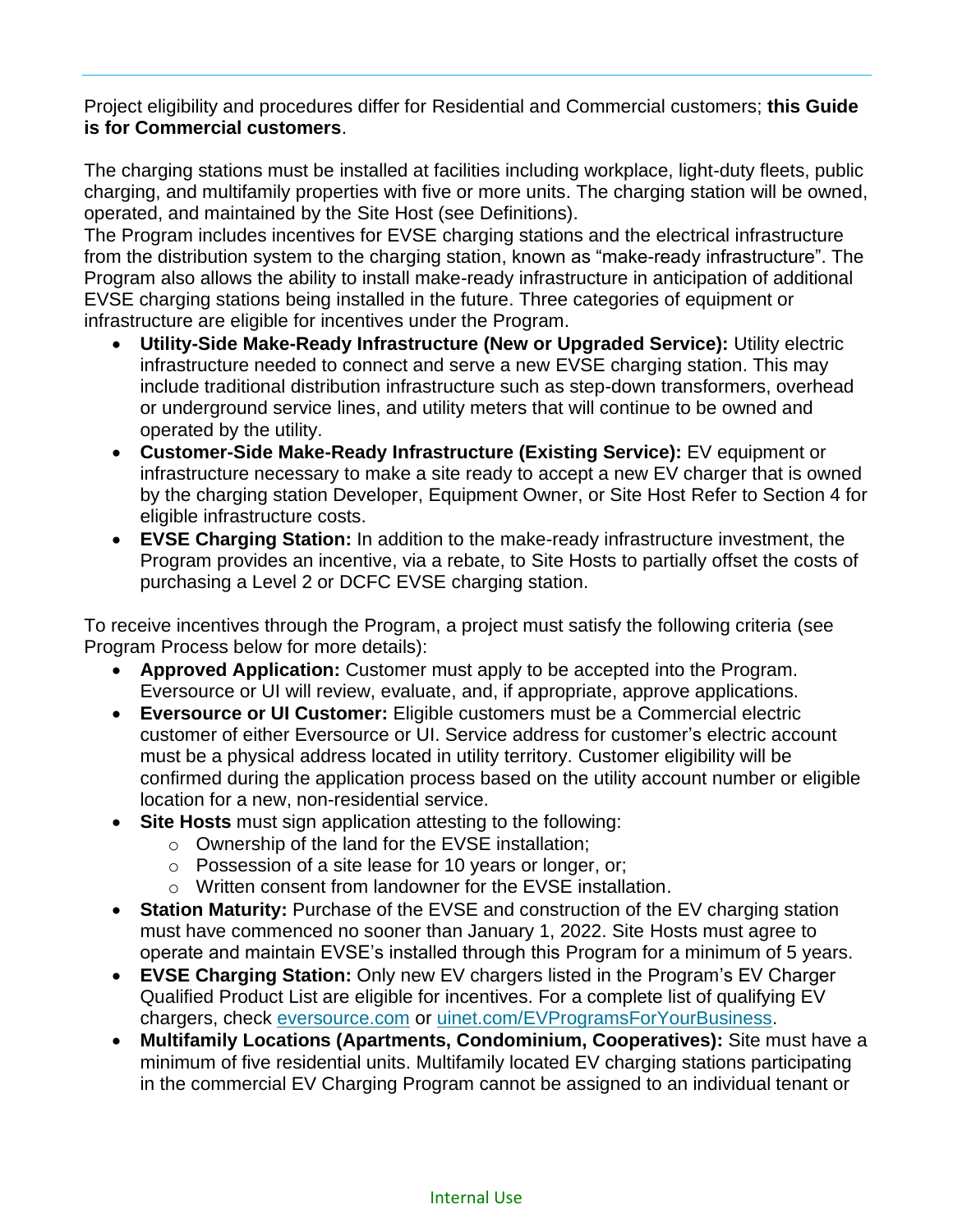deeded parking spaces. Individual tenant or deeded parking spaces can participate in the residential EV Charging Program

- **Ports per Site:** EV charging stations must conform to per-site port requirements:
	- o Individual EV charging sites must have a minimum of two ports.
	- o Workplace Level 2 sites require a minimum of four ports.
- **DCFC Chargers:** DCFC charging stations can include both SAE J1772 Combined Connector System (CCS) and IEEE 2030.1.1 (CHAdeMO) charging ports. Having both port types is not a requirement. Simultaneous charging on both ports is not a requirement. However, a station capable of simultaneous charging on each port may qualify as two ports as long as each port charges at 50kW or greater.
- **Proprietary Plugs:** Proprietary plugs are eligible for Program incentives as long as any EVSEs installed with proprietary plugs are co-located with standardized plugs (i.e., CCS and/or CHAdeMO) and meet all other Program requirements. The incentives will not be applied to offset EVSE costs for proprietary plugs, although make-ready incentives can be applied to sites with co-located standardized and proprietary plugs.
- **Dedicated Parking:** Site Hosts must provide dedicated parking spaces for the number of charging ports installed.
- **Charger Data:** All customers who receive incentives must allow Eversource and UI access to charger data. Although the Program requires networked chargers to share data, any fees associated with software and monitoring costs will be the responsibility of the Site Host and are not a cost that the Program incentives are eligible for.
- **Electrical Work:** Electrical work must be completed by a qualified professional, in full compliance with laws and regulations.

Customers must also abide by the requirements and procedures discussed in this Guide as well as Program terms and conditions listed in the application to maintain eligibility.

# **3.0 EVSE Charger Eligibility**

Only applications including eligible devices that are listed on the Program's EV Charger Qualified Products List will be accepted by the Program.

• **Qualified Product List:** For a complete list of qualifying EV chargers, check [eversource.com](https://www.eversource.com/content/ct-c/business/save-money-energy/clean-energy-options/business-ev-charging) or [uinet.com/EVProgramsForYourBusiness.](https://www.uinet.com/wps/portal/uinet/smartenergy/electric_vehicles/evprogramsforbusiness/!ut/p/z1/vZPJbsIwEIafpQeOkZ0FEo4hCkubhC37JXKDkxiRBcdQ-vY1EpRKbUlVqfXNo5nf38z8BjEIQVyhI8kRI3WFdvwexYNEFm1zqhjQ0WZKHy7na9t5slwJWhII7iYMZBD_pB5-c3TYVe-DGMRpxRpWgOhAKsxQTpNbDz1YYLTBtAfbElGGK0zz1x7EO5wyStLkiAuS7nDLQ8eG1jlFZZvV9PnQcq22Pas3KdmAaKMgeZBhSejjVBQUDWbCMIV9IVOwMhQlVdmo4jk7MOxkYs1HupUYc8c1QxdEPejNHNPVJ6vE-UA2vZCtz2Tmhcy8kvnvZKa_uJCNazq6kgVdq4nvDzY403bsrksj4gzqTQH6M5Er2GNlOZpLmqWC4EjwC_CqmpbcTevfjXPpmSv-0r9NdgrBY5fv-MeQqG3YOW8IsUIgVVaD8JOteOhLW_Fyst3vY52bt64YPjEQ_oF7m9LzSk0uhRBu-3mpnYRJsLD0hzfBqwx3/dz/d5/L2dBISEvZ0FBIS9nQSEh/?WCM_GLOBAL_CONTEXT=%2FUINETAGR_Navigation%2FHeader%2FSmartEnergy%2FElectric_Vehicles%2FEVProgramsForBusiness)

Eligible devices are selected via a request for qualifications (RFQ) that is opened periodically. Vendors who wish to qualify devices for the Program should register their interest by sending an email to CTEVCharging@eversource.com with the subject line "EV Charging Vendor Qualification" and firms will be notified of the next qualification cycle. Evaluation of the vendor and device capabilities include, but are not limited to:

- Product safety
- Suitability for environmental conditions
- Network communications
- Data collection and reporting

Vendors with qualifying devices must accept the Program vendor agreement before those devices will be added to the Qualified Product List.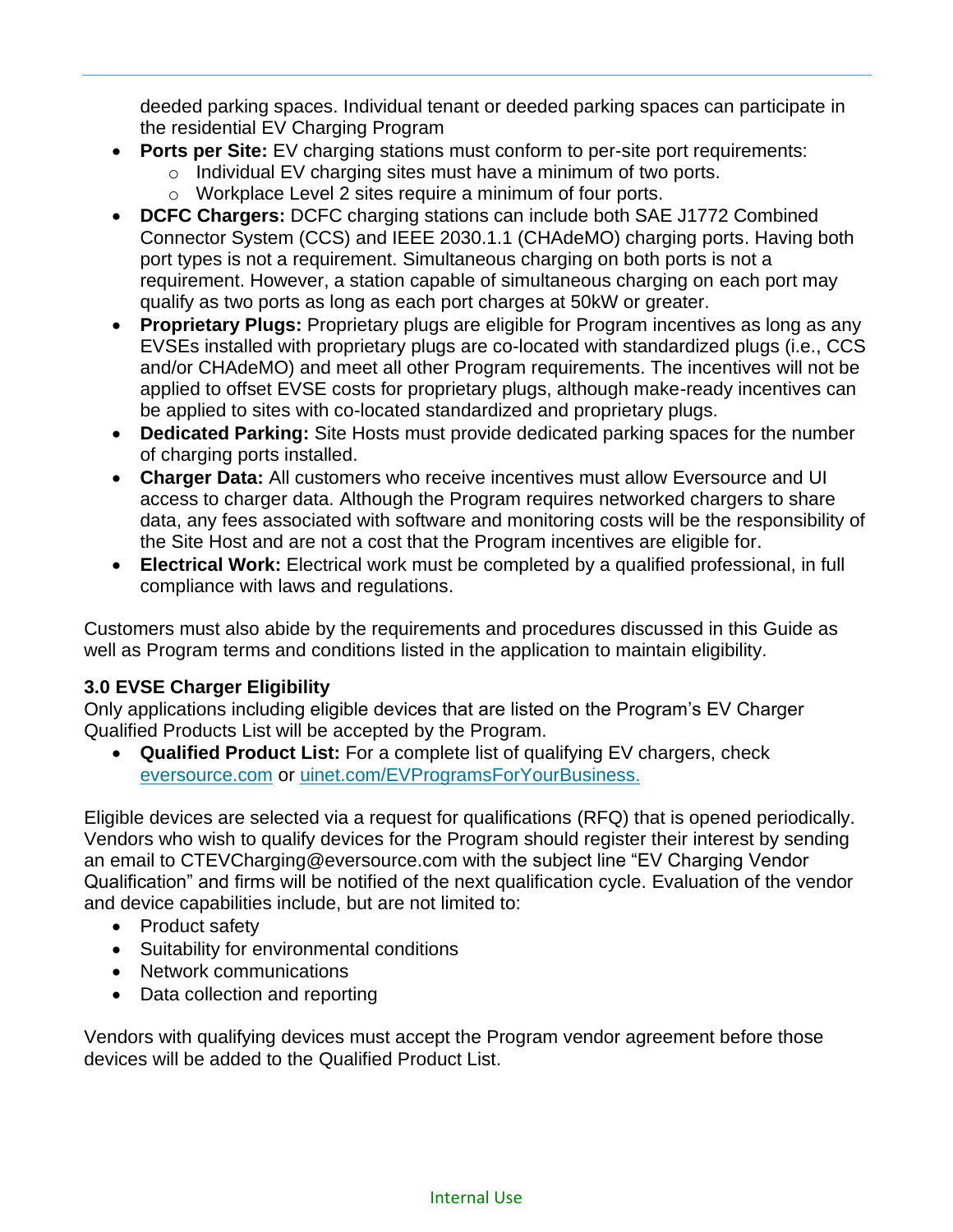The vendors will differ on charger models, software, costs, and manufacturer details. Eversource and UI do not offer preferences or recommendations for any of the approved Program vendors, and customers are responsible for determining the suitability of these products and services.

## **4.0 Incentive Amounts**

Incentives will be either 50% of eligible EVSE charger costs plus 100% eligible make-ready installation costs or the Per Site Maximum Rebate, whichever is less (see Table 1 below). Incentives rates are subject to change at Eversource's and UI's sole discretion, except where incentive rates have been committed in an incentive reservation (see Incentive Reservation section below). Maximum rebates for EV charger installation vary by customer type, location, and equipment installed. For projects in Underserved Communities, the maximum incentive levels are increased.

| <b>Customer</b><br><b>Type</b> | EV<br><b>Charger</b><br>Type | <b>Per-Site</b><br><b>Maximum</b><br><b>Rebate</b> | <b>Property</b><br><b>Type</b> | <b>Port Requirements</b>         |
|--------------------------------|------------------------------|----------------------------------------------------|--------------------------------|----------------------------------|
| <b>Baseline</b>                | Level <sub>2</sub>           | \$20,000                                           | Multifamily                    | Must install at least 2<br>ports |
|                                |                              |                                                    | Public                         | Must install at least 2<br>ports |
|                                |                              |                                                    | Workplace                      | Must install at least 4<br>ports |
|                                | <b>DCFC</b>                  | \$150,000                                          | Any                            | Must install at least 2<br>ports |
| Underserved                    | Level <sub>2</sub>           | \$40,000                                           | Multifamily                    | Must install at least 2<br>ports |
|                                |                              |                                                    | Public                         | Must install at least 2<br>ports |
|                                |                              |                                                    | Workplace                      | Must install at least 4<br>ports |
|                                | <b>DCFC</b>                  | \$250,000                                          | Any                            | Must install at least 2<br>ports |

# **Table 1. Commercial Incentives**

To receive the incentive, customers must submit itemized project-cost documentation to substantiate project costs. Each of the following will be considered as eligible costs when determining the incentive amount:

- **EVSE Charging Station:** The total purchase price of the equipment, mounting hardware, charging cable, and cable management device, plus sales tax, shipping and handling.
- **Make-Ready Infrastructure:**
	- o Design and engineering services,
	- o Permitting fees,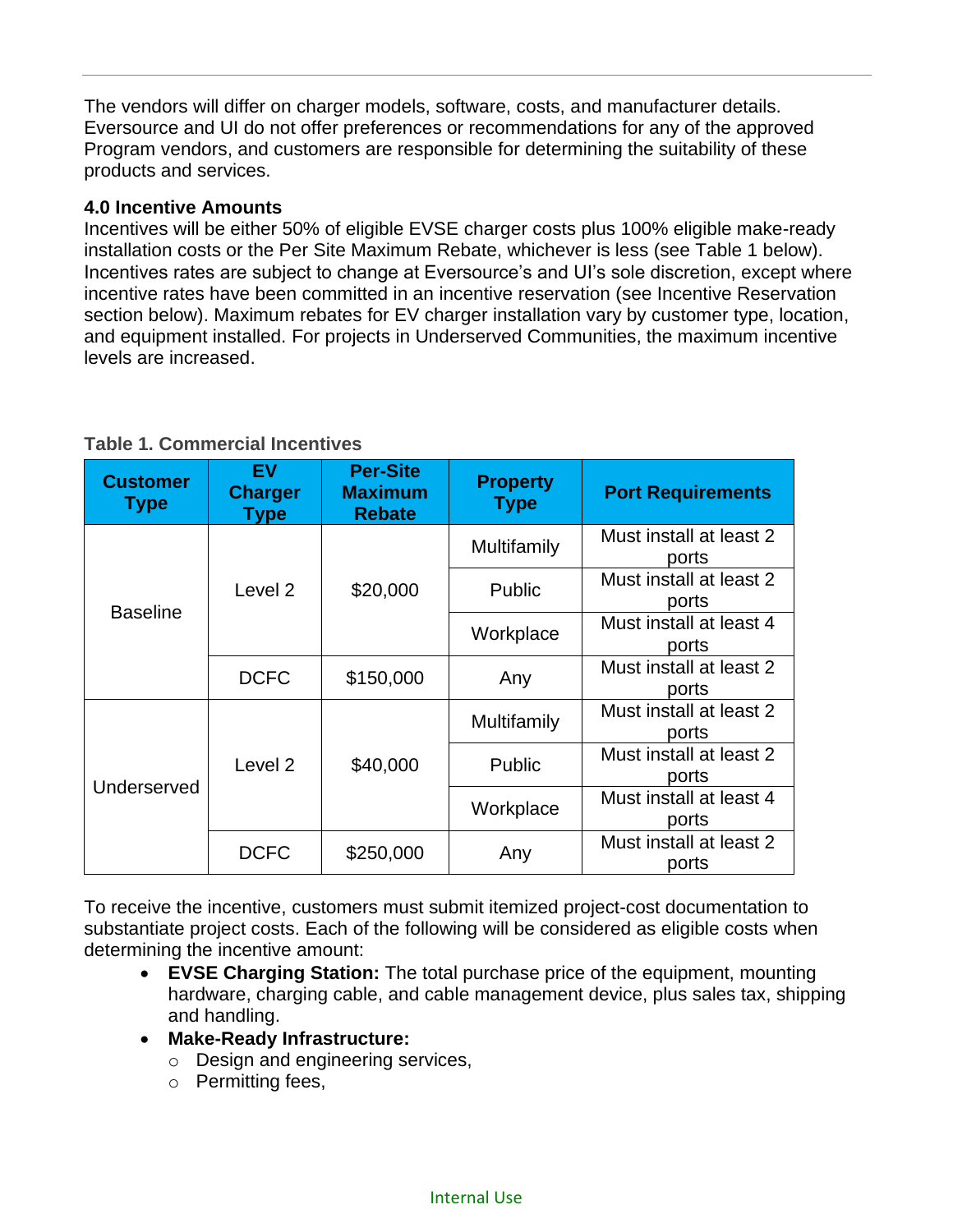- $\circ$  Contribution in aid of construction paid to Eversource or UI for new or upgraded electrical service,
- $\circ$  Labor, material and equipment costs to construct the site electrical system, and
- o Trenching, backfill, restoration and concrete work necessary for the electrical system or EVSE installation.

Ancillary equipment associated with EVSE installation, such as bollards, stripping, and/or signage, is not eligible for incentives. In addition, co-located distributed generation or energystorage material do not qualify for incentives.

## **5.0 Program Process**

The following figure summarizes the key steps for a Commercial customer to participate in the Program. Each step is described below.



# **Project Planning**

Customers are responsible for defining an eligible project scope that is appropriate for their site and vehicles. The Program does not offer any customer-side site design assistance. Eversource and UI do provide utility service interconnection design. Customers should carefully review the sections in this Guide on customer eligibility, incentives, and device eligibility when defining the project. EVSE vendors identified within this Program may also be a useful source of information when planning the project.

Hosting capacity maps may help to encourage EVSE deployment in underutilized circuits. The state encourages all EVSE vendors and other potential Site Hosts to utilize the hosting capacity maps as an integral tool. Capacity maps can be found for [Eversource HERE](https://eversource.maps.arcgis.com/apps/webappviewer/index.html?id=6853bd7a3f714868bda7fee7c24d8c59) and [UI](https://www.arcgis.com/apps/webappviewer/index.html?id=b5fe4d1060b14b14893a880ddb1e10c8)  [HERE.](https://www.arcgis.com/apps/webappviewer/index.html?id=b5fe4d1060b14b14893a880ddb1e10c8)

When planning for any futureproofing (i.e., site design to allow for future charging infrastructure expansion), customers should consider what futureproofing is prudent given the eligible persite incentive cap. Any futureproofing costs will be included in the determination of total project incentives. Eversource or UI will consult with the customer and evaluate futureproofing requests to determine the feasibility and appropriateness of the plans and eligibility for incentives. Futureproofing costs may include: oversized or additional conduit; oversized panels; additional conduit; trenching; connection points to additional parking spaces; service for the station; and/or larger or additional transformers and pads.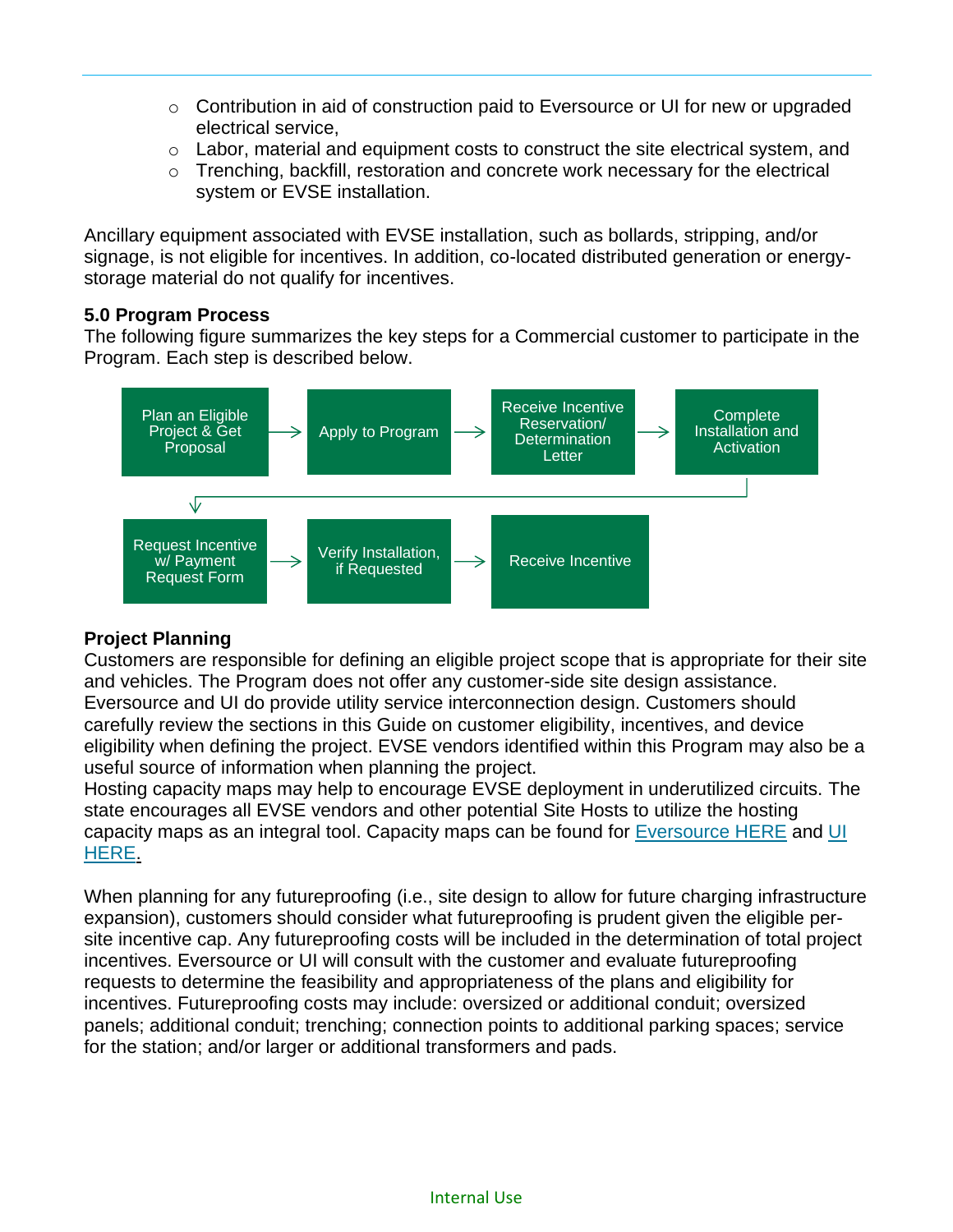## **Program Application**

A Program application should be submitted when a customer has completed planning and before any equipment purchase or installation. Customers who purchase equipment or installation services before submitting the Program application will not be eligible for installation incentives.

If a project is determined that a new or upgraded electrical service from Eversource or UI is necessary, it is highly recommended to submit the new/upgraded service request to the respective utility company before submitting your program application. This will allow you to determine full scope of work and any costs associated with running new/upgraded service.

Below are links to each of the utilities new service information:

Eversource:<https://www.eversource.com/wam/ServiceRequest/CreateElectricServiceRequest> UI: [https://www.uinet.com/wps/portal/uinet/account/moving/account\\_install\\_upgrade\\_service](https://www.uinet.com/wps/portal/uinet/account/moving/account_install_upgrade_service)

For Eversource, the application can be found at: [https://www.eversource.com/content/ct](https://www.eversource.com/content/ct-c/business/save-money-energy/clean-energy-options/business-ev-charging)[c/business/save-money-energy/clean-energy-options/business-ev-charging.](https://www.eversource.com/content/ct-c/business/save-money-energy/clean-energy-options/business-ev-charging) Applications should be submitted as a PDF to: [EversourceEVApplications@clearesult.com.](mailto:EversourceEVApplications@clearesult.com)

For UI, the application can be found at: [uinet.com/EVProgramsForYourBusiness.](https://www.uinet.com/wps/portal/uinet/smartenergy/electric_vehicles/evprogramsforbusiness/!ut/p/z1/vZPJbsIwEIafpQeOkZ0FEo4hCkubhC37JXKDkxiRBcdQ-vY1EpRKbUlVqfXNo5nf38z8BjEIQVyhI8kRI3WFdvwexYNEFm1zqhjQ0WZKHy7na9t5slwJWhII7iYMZBD_pB5-c3TYVe-DGMRpxRpWgOhAKsxQTpNbDz1YYLTBtAfbElGGK0zz1x7EO5wyStLkiAuS7nDLQ8eG1jlFZZvV9PnQcq22Pas3KdmAaKMgeZBhSejjVBQUDWbCMIV9IVOwMhQlVdmo4jk7MOxkYs1HupUYc8c1QxdEPejNHNPVJ6vE-UA2vZCtz2Tmhcy8kvnvZKa_uJCNazq6kgVdq4nvDzY403bsrksj4gzqTQH6M5Er2GNlOZpLmqWC4EjwC_CqmpbcTevfjXPpmSv-0r9NdgrBY5fv-MeQqG3YOW8IsUIgVVaD8JOteOhLW_Fyst3vY52bt64YPjEQ_oF7m9LzSk0uhRBu-3mpnYRJsLD0hzfBqwx3/dz/d5/L2dBISEvZ0FBIS9nQSEh/?WCM_GLOBAL_CONTEXT=%2FUINETAGR_Navigation%2FHeader%2FSmartEnergy%2FElectric_Vehicles%2FEVProgramsForBusiness) Applications should be submitted as a PDF to: [UIEVApplications@clearesult.com.](mailto:UIEVApplications@clearesult.com)

Customers should carefully review the instructions on the form, complete all required inputs, and attach all required documentation when submitting to avoid processing delays. The following supporting documentation will be required:

- Contractor proposal (including EVSE charging station and make-ready infrastructure cost)
- Site plan showing proposed circuits including but not limited to:
	- o Conduit path
	- $\circ$  Wire size
	- o Wall/floor penetrations
	- o Disconnecting means
	- o Location of charging stations
	- o Any future proofing measures

Errors or omissions in customers' application may lead to delay or cancellation of the application. Upon identifying any such issues, the Program team will attempt to contact the customer using the information supplied in the application. If Eversource or UI are unable to reach the customer or the customer does not respond with the information needed to correct the application within 10 business days, the application will be cancelled.

#### **Incentive Reservation**

Upon approval of an application, the Program team will issue the customer an email notification indicating the approval, the reserved incentive amount, a reservation number, and an incentive payment request form to be submitted after installation and activation. The Program Team typically provides an incentive reservation letter to customers within 15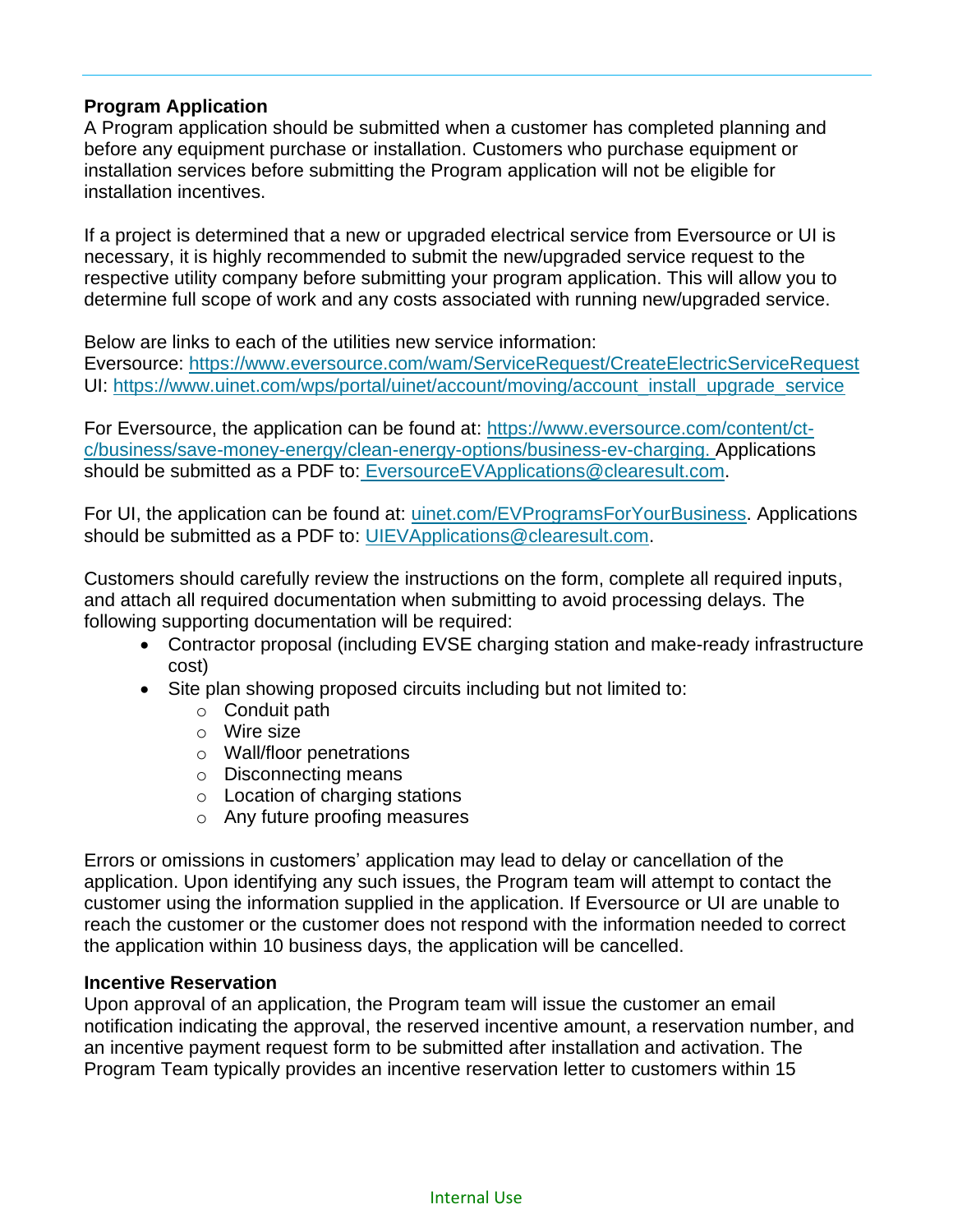business days of receipt of an application in good order. The incentive reservation is valid for 1 year from the date of the incentive reservation letter.

## **Installation and Activation**

Customers, with their chosen vendor(s) and contractor(s), are responsible for completing installation of the project within the incentive reservation period and in a manner consistent with the application's approved project scope. Eversource or UI's Program team can provide support; however, it is the customer's responsibility to initiate any required new electric service or electric service upgrades. Electrical work must be completed by a qualified professional, in full compliance with local laws and regulations.

# **Incentive Payment Request**

Upon completion of installation and activation, customers must submit final project documentation with their completed payment request form. Customers should carefully review the instructions on the form, complete all required inputs, and attach all required documentation to avoid processing delays. Please refer to application "Post Application Checklist" for complete list of documentation.

## **Installation Verification**

Projects may be selected for installation verification which is a post inspection of the final installed scope of work. If the project is selected for installation verification, the Program team will contact the customer to schedule the time. An inspector will visit the customer site to confirm project details and complete visual inspection. These brief visits are used to ensure and help maintain the overall quality and integrity of the Program. If the inspector identifies any material differences in the installed scope from what the Program has approved, two scenarios can occur. Either the customers will be required to make corrections before the incentive payment is released or the incentive amount will be revised based on changes in the final scope of work

## **Installation Incentive**

The installation incentive is the financial incentive that a qualified customer receives for installing and activating eligible EV chargers in the Program. The installation incentive is paid by check to the account holder associated with the application unless the customer designates an alternate payee when submitting the Program application. Payment for complete and accurate applications are typically issued within 10-20 business days. Payments are sent via US Postal Service, which requires several more days for delivery. Customers may check the status of their payment on their dashboard in the online application portal.

# **Extensions**

The Program acknowledges that circumstances beyond the customer's control may sometimes delay projects and in such cases, exceptions may be made to the Program's required timeframes. Extension requests will be reviewed, but there is no guarantee that an extension will be granted. Customers should submit extension requests to

EversourceEVApplications@clearesult.com for Eversource or to

[UIEVApplications@clearesult.com](mailto:UIEVApplications@clearesult.com) for UI. Be sure to include the subject "Extension Request", the number of days' extension requested, and a summary of the reason the extension is needed. Customers will receive an email response confirming if reservation extension has been granted. This should be completed at least 14 days prior to a deadline.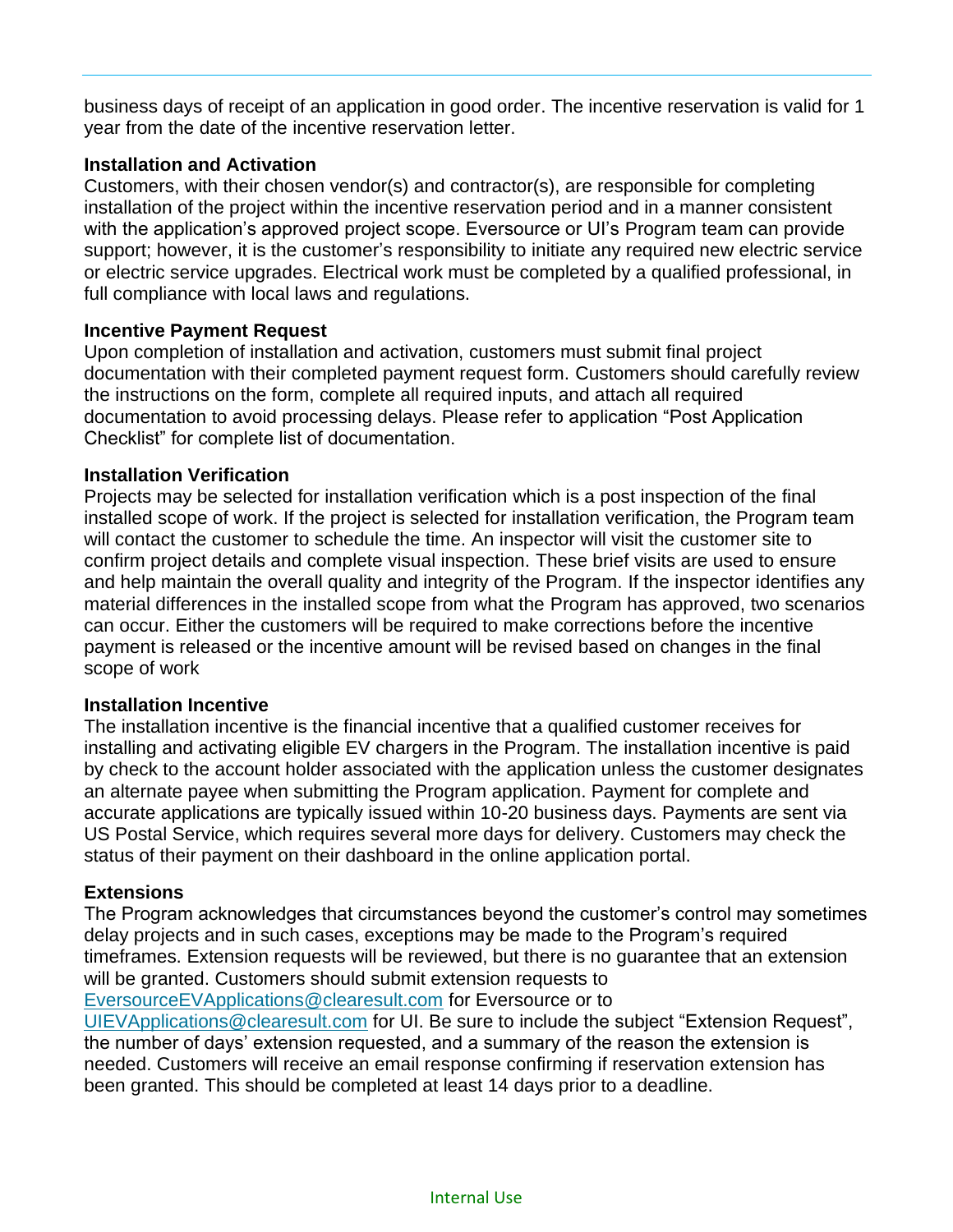# **IRS 1099 Reporting**

Program rebates are taxable to the entity that receives the benefits of the Program, which is the customer. If the customer releases the rebate to the contractor, the contractor must show a reduction in the invoice. Rebates greater than \$600 (including annual cumulative incentives for different projects) will be reported to the IRS unless proof of tax-exempt status is provided.

## **Limited Funding**

Incentives under the Program are available on a first-come, first-served basis until allocated funds are depleted and only for measures performed during the term of the Program. The Program may be modified or terminated without notice.

## **Program Help Desk**

Customers can contact Program staff for questions using the contact information below. Please allow two businesses days for a response to your email or voicemail.

**Eversource** 

Phone: (888) 978-1440 Hours of availability: 8:30am – 5:00pm, Monday – Friday excluding holidays. Email: [EversourceEVSupport@clearesult.com](mailto:EversourceEVSupport@clearesult.com)

#### UI

Phone: (888) 978-1440 Hours of availability: 8:30am – 5:00pm, Monday – Friday excluding holidays. Email: [UIEVSupport@clearesult.com.](mailto:UIEVSupport@clearesult.com)

•

## **6.0 Definitions**

The following definitions apply to this Program:

- **Site:** Prewiring of electrical infrastructure at a set of parking spaces to facilitate costefficient installation of a bank of EVSE, either Level 2 or DCFC, on a property within Eversource's or UI's electric service territory owned or controlled by the Site Host. A site may include a service panel, junction boxes, conduit, wiring and other components necessary to make a particular location able to accommodate a bank of EVSE. The maximum incentives shall apply to each site. A Site Host may have more than one site at a single property to the extent that each site meets the specific electrical infrastructure criteria as defined.
- **Public Site:** A site where the general public is permitted by the owner and operator to access and use the EV charger 24 hours per day, 365 days per year.
- **Port:** A J1772, CCS, or CHAdeMO connector that can provide power to charge a connected EV regardless of whether other ports at the same site are simultaneously in use.
- **Electric Vehicle Supply Equipment (EVSE):** Level 2 or DCFC charger. Level 2 requires 208/240-Volt input with J1772 connection. DCFC requires 208 or 480-volt, 3 phase input, with CCS and/or CHAdeMO connections. EVSE includes the charger, EV charge cords and plugs, and charge stands.
- **EV Commercial Infrastructure Program:** A Program that provides incentives for the installation of electric infrastructure and EVSE to support the deployment of Level 2 and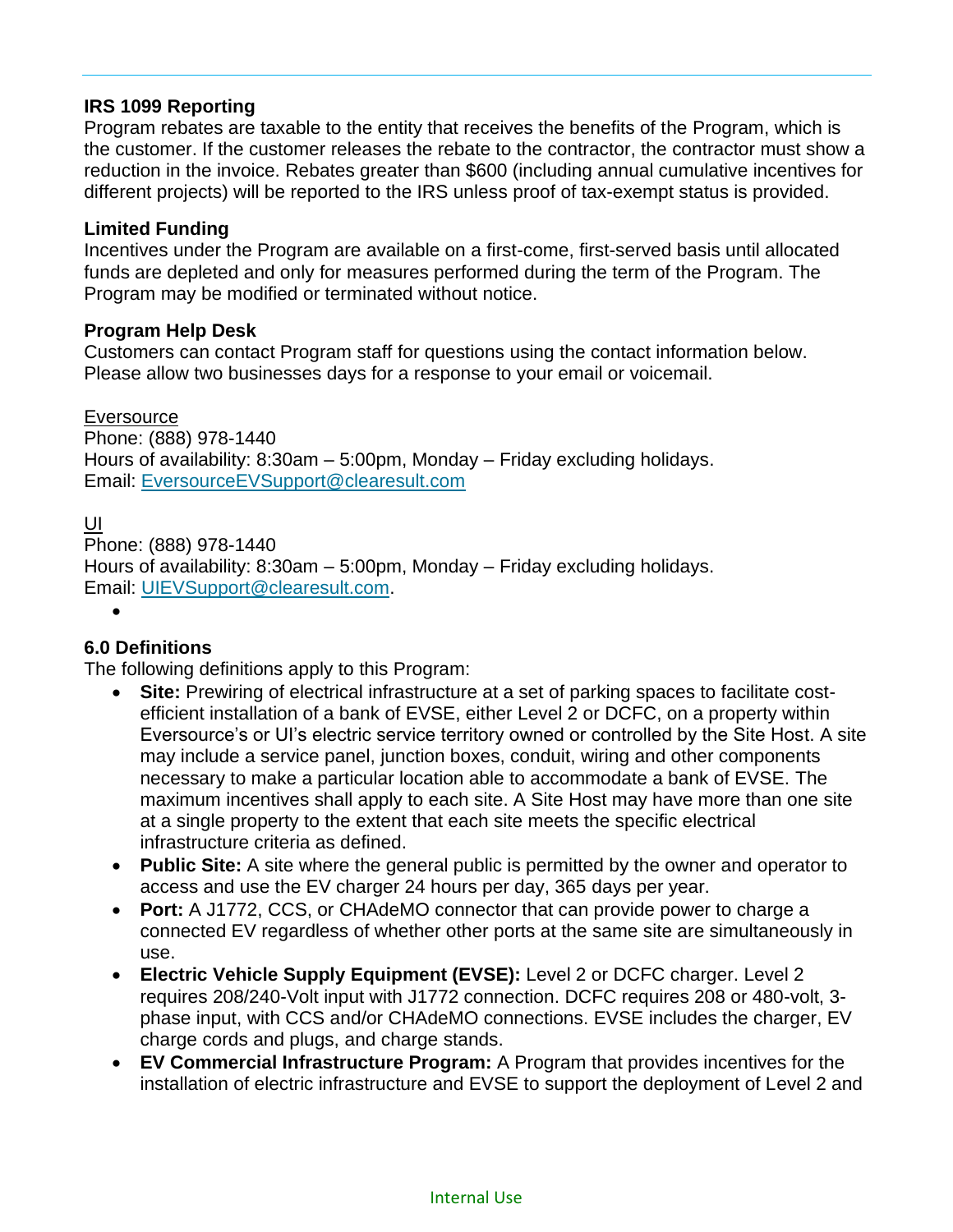DCFC light-duty EV chargers for multifamily properties, public destination locations, workplace, and light-duty fleets in Connecticut.

- **Site Host:** The fee owner or long-term (10 years or longer remaining term) lessee of the Site.
- **Developer:** An entity responsible for designing, constructing, and commissioning an EV charger site installation. This entity may also be responsible for owning, managing, and operating the chargers.
- **Equipment Owner:** The entity that purchases and owns the EV charging equipment once it is installed.
- **Customer:** An entity taking service from the utility.
- **Underserved Communities:** A location that meets one or more of the following criteria:
	- o Within a United States census block group, as determined in accordance with the most recent United States census, for which thirty percent or more of the population consists of low-income persons who are not institutionalized and have an income below two hundred percent of the federal poverty level.
	- o Includes "distressed municipalities," "environmental justice communities," and "public housing authorities" as defined in the Connecticut General Statutes.
	- o Within a distressed municipality included on the list published by the Department of Economic and Community Development at [https://portal.ct.gov/DEEP/Environmental-Justice/Environmental-Justice-](https://portal.ct.gov/DEEP/Environmental-Justice/Environmental-Justice-Communities#Map)[Communities#Map.](https://portal.ct.gov/DEEP/Environmental-Justice/Environmental-Justice-Communities#Map)
	- $\circ$  A multifamily property under the jurisdiction of the public housing authorities.
	- o UI customers: Please refer to [capacity map](https://www.arcgis.com/apps/webappviewer/index.html?id=b5fe4d1060b14b14893a880ddb1e10c8) HERE to determine if your location is in an underserved community.
	- o Eversource customers: Please refer to [capacity map HERE](https://eversource.maps.arcgis.com/apps/webappviewer/index.html?id=6853bd7a3f714868bda7fee7c24d8c59) to determine if your location is in an underserved community.
- **Baseline:** All locations that do not meet the definition of "Underserved".
- **Futureproofing:** Make-ready infrastructure upgrades included in site design that would allow for future charging infrastructure upgrades. Futureproofing costs could include the following: oversized or additional conduit; oversized panels; additional conduit, trenching, connection points to additional parking spaces; service for the station; and larger or additional transformers and pads. Futureproofing detail provided by applicant is for informational purposes only. It will inform the Program of potential future incentives that may be considered for the applicant's future expansion plans.
- Light Duty: Cars and trucks with maximum Gross Vehicle Weight Rating (GVWR) < 8,500 lbs.

# **7.0 Commercial EV Charging FAQs**

# **What is "Make-Ready" Infrastructure?**

"Make-Ready" infrastructure includes the electrical infrastructure that supports an EV charging station. This includes service connection upgrades between the local substation and transformer and electric vehicle (EV) supply infrastructure between the meter and service panel. The Program's rebate helps reduce some of the upfront costs to making the site ready for charging station installation, and in some cases covers up to 100% of the cost.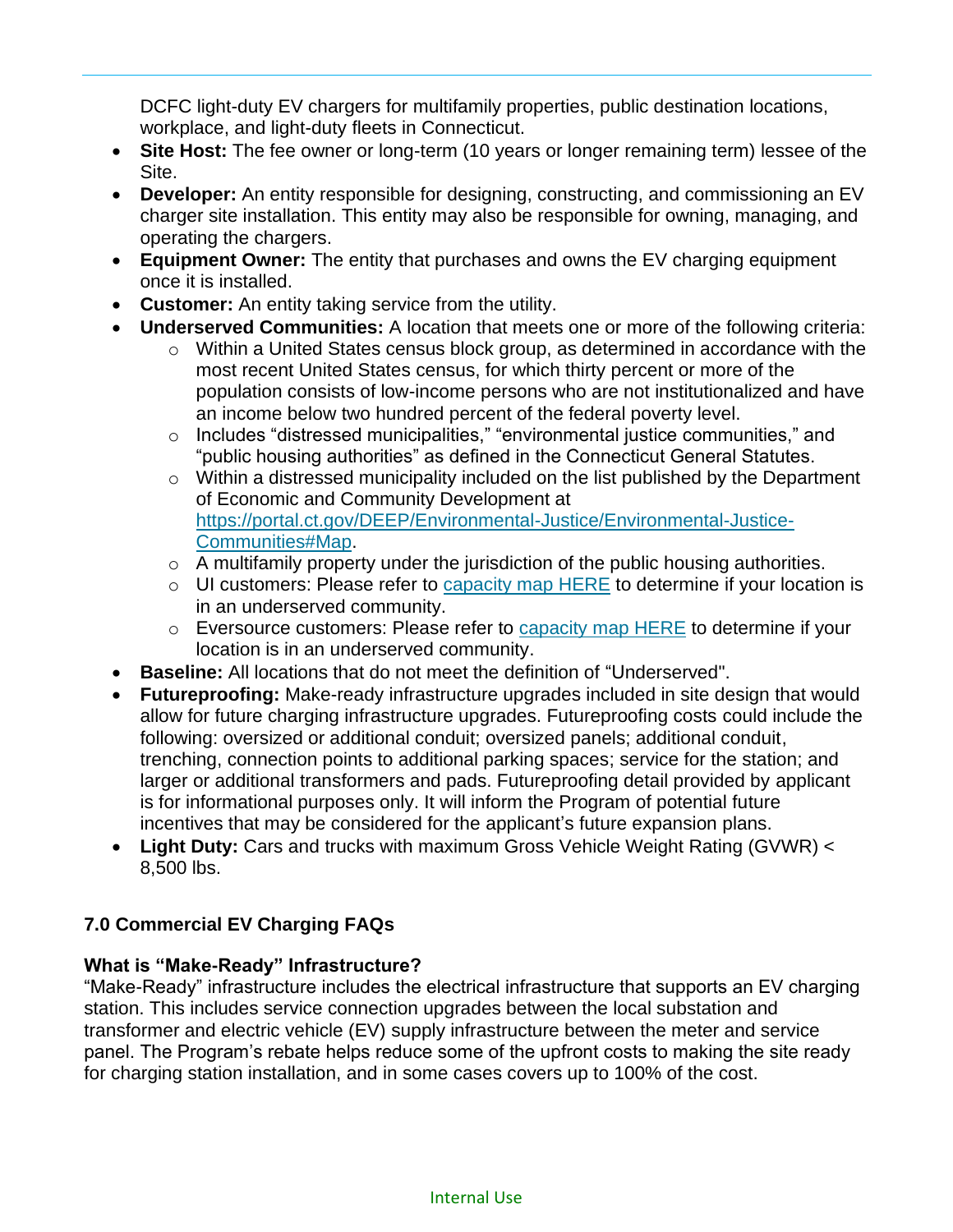## **What are the incentives and rebates available through this program?**

Please refer to the [Commercial Rebate Application](https://www.eversource.com/content/ct-c/business/save-money-energy/clean-energy-options/business-ev-charging) for Eversource or [uinet.com/EVProgramsForYourBusiness](https://www.uinet.com/wps/portal/uinet/smartenergy/electric_vehicles/evprogramsforbusiness/!ut/p/z1/vZPJbsIwEIafpQeOkZ0FEo4hCkubhC37JXKDkxiRBcdQ-vY1EpRKbUlVqfXNo5nf38z8BjEIQVyhI8kRI3WFdvwexYNEFm1zqhjQ0WZKHy7na9t5slwJWhII7iYMZBD_pB5-c3TYVe-DGMRpxRpWgOhAKsxQTpNbDz1YYLTBtAfbElGGK0zz1x7EO5wyStLkiAuS7nDLQ8eG1jlFZZvV9PnQcq22Pas3KdmAaKMgeZBhSejjVBQUDWbCMIV9IVOwMhQlVdmo4jk7MOxkYs1HupUYc8c1QxdEPejNHNPVJ6vE-UA2vZCtz2Tmhcy8kvnvZKa_uJCNazq6kgVdq4nvDzY403bsrksj4gzqTQH6M5Er2GNlOZpLmqWC4EjwC_CqmpbcTevfjXPpmSv-0r9NdgrBY5fv-MeQqG3YOW8IsUIgVVaD8JOteOhLW_Fyst3vY52bt64YPjEQ_oF7m9LzSk0uhRBu-3mpnYRJsLD0hzfBqwx3/dz/d5/L2dBISEvZ0FBIS9nQSEh/?WCM_GLOBAL_CONTEXT=%2FUINETAGR_Navigation%2FHeader%2FSmartEnergy%2FElectric_Vehicles%2FEVProgramsForBusiness) for UI to view available incentives.

Note: the amount of incentive dollars available per solution does not imply one setup is inherently better than another. Depending on the particulars of your EV and technology setup, the cheapest and best option might receive the fewest incentive dollars. Please see the Program Participant Guide to understand which of the possible eligible technologies is best for you.

# **Can I use these incentives for my existing charging stations?**

Existing equipment is not eligible for these incentives. Existing charger owners might be eligible to participate in the Managed Charging program which offers incentives for enrollment and ongoing participation in Managed Charging if they choose. Please see our Commercial Participation Program Guide for more information.

# **How do I qualify for the "Make-Ready" program?**

You must be a non-residential customer or be the owner/manager of a multi-unit dwelling (MUD) in Eversource or UI territory. Customers who lease the property where EV chargers will be installed can still participate in the program, however, the landowner will be required to execute a land rights document (easement). Program includes EV charging incentives for public parking areas, retail and mall parking, workplaces and fleets, colleges and universities, government properties, and MUDs.

# **Who is eligible to participate in this program?**

Commercial and industrial or multifamily property owners/managers who are electric customers of Eversource or UI are eligible. Qualifying equipment must be installed and activated to qualify for the incentives available through this program. Customers who lease the property where the EV chargers will be installed can still participate in the program, however, the landowner must sign application acknowledging their approval.

## **What work will Eversource and UI manage?**

If you require a new service for your project, Eversource and UI will manage the new utility service and make the final connection to your service point after it has been inspected by the Authority Having Jurisdiction (AHJ). Eversource and UI will provide rebates for eligible infrastructure (up to specified cap, see the Make-Ready Program Guide for details) that will connect to your chargers. This includes, but is not limited to trenching, a transformer, dedicated service meter, panel(s) if deemed necessary, and all conduits and necessary wiring to support the approved number of charging stations. Eversource and UI will also provide rebates for up to 50% of electric vehicle supply equipment (EVSE) costs (up to specified cap, see the Make-Ready Program Guide for details).

## **What costs am I responsible for?**

You are responsible for the cost of purchasing and installing the charging station(s) over and above the specified cap for eligible rebates. You own the charger and are responsible for maintaining and servicing the charger for a minimum of five years.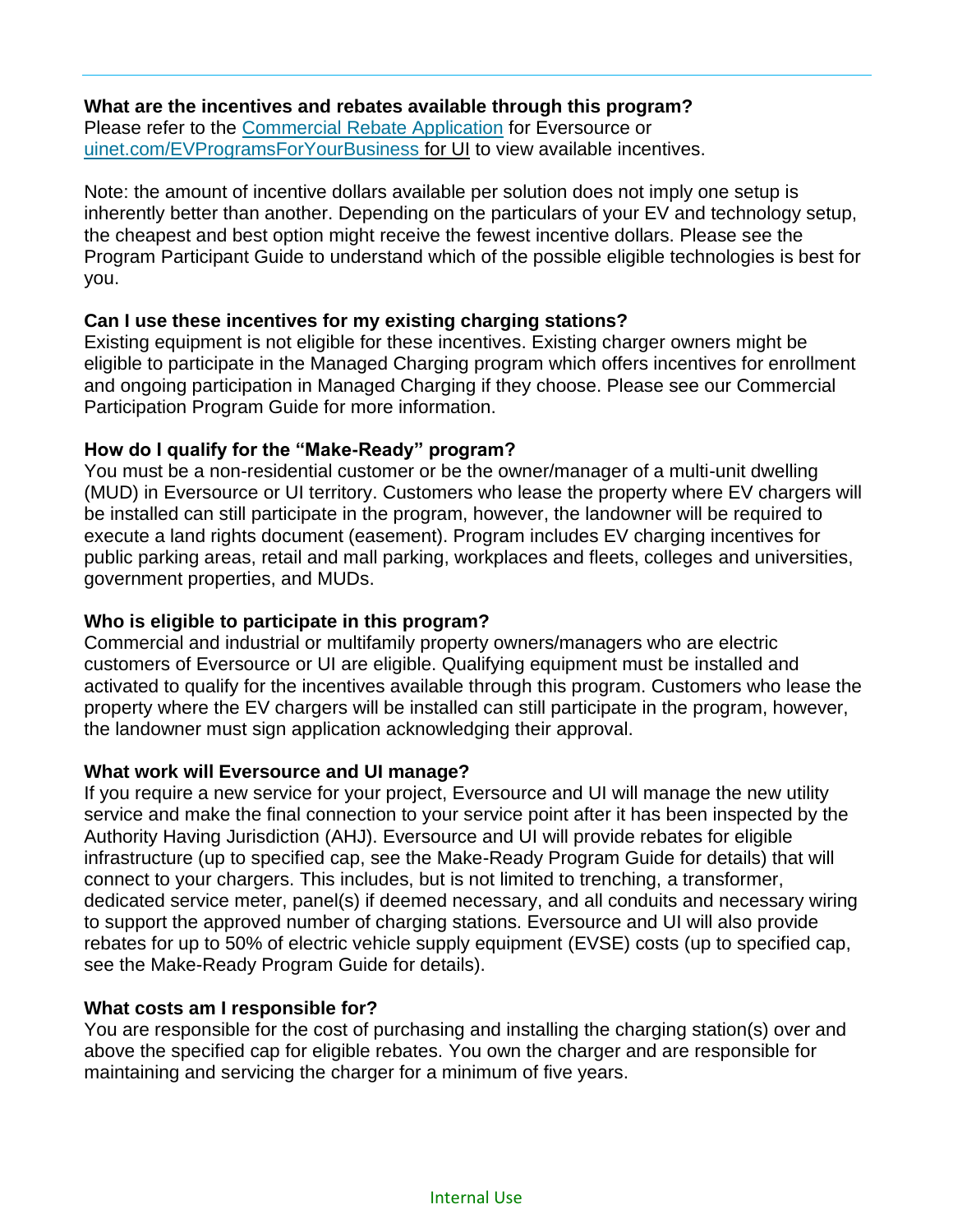# **Are there any additional requirements for participating in program?**

Yes. All chargers will be required to be networked to gather usage data. This will require an ongoing networking fee, determined by the vendor you select, that would be paid by you. In some cases (i.e. Fleets and MUDs) there is a requirement to participate in a Managed Charging Program like Demand Response or other custom program. Please see our Make-Ready Program Guide for more information.

## **Can I charge drivers to recoup costs of charging station operations?**

Yes, your organization can bill drivers for charging station services subject to any applicable laws or regulations. Business and property owners have the final say on how their EV charging equipment is utilized. Before selecting a charging vendor for your project, see their supported billing methodologies to ensure your intended billing strategy is possible on their platform.

# **What type of charging stations are right for me/my property?**

This will depend on how long your customers will be parked at your location. There are two types of chargers included in this program, Level II and Direct Current Fast Chargers (DCFC). Level II requires 240-volt power and is ideal for workplaces, destination, and multi-unit developments or anywhere in which the user will be at the location for at least an hour in duration. DCFC requires 480-volt power and charges for 30 minutes or less than 1 hour. DCFC is ideal for highway, near-highway, dense urban locations, as well as for Workplace/Fleets where vehicle volume will be high and frequent.

# **Where do I purchase my charging station?**

Customers must install approved charging stations to be eligible for incentives. Qualified charging station vendors can be found on the Business section of our website at [eversource.com/electric-vehicles](https://www.eversource.com/content/ct-c/business/save-money-energy/clean-energy-options/business-ev-charging) or [uinet.com/ProgramsForYourBuiness](https://www.uinet.com/wps/portal/uinet/smartenergy/electric_vehicles/evprogramsforbusiness/!ut/p/z1/vZPJbsIwEIafpQeOkZ0FEo4hCkubhC37JXKDkxiRBcdQ-vY1EpRKbUlVqfXNo5nf38z8BjEIQVyhI8kRI3WFdvwexYNEFm1zqhjQ0WZKHy7na9t5slwJWhII7iYMZBD_pB5-c3TYVe-DGMRpxRpWgOhAKsxQTpNbDz1YYLTBtAfbElGGK0zz1x7EO5wyStLkiAuS7nDLQ8eG1jlFZZvV9PnQcq22Pas3KdmAaKMgeZBhSejjVBQUDWbCMIV9IVOwMhQlVdmo4jk7MOxkYs1HupUYc8c1QxdEPejNHNPVJ6vE-UA2vZCtz2Tmhcy8kvnvZKa_uJCNazq6kgVdq4nvDzY403bsrksj4gzqTQH6M5Er2GNlOZpLmqWC4EjwC_CqmpbcTevfjXPpmSv-0r9NdgrBY5fv-MeQqG3YOW8IsUIgVVaD8JOteOhLW_Fyst3vY52bt64YPjEQ_oF7m9LzSk0uhRBu-3mpnYRJsLD0hzfBqwx3/dz/d5/L2dBISEvZ0FBIS9nQSEh/?WCM_GLOBAL_CONTEXT=%2FUINETAGR_Navigation%2FHeader%2FSmartEnergy%2FElectric_Vehicles%2FEVProgramsForBusiness) under EV Charger Qualified Product List.

## **Do I hire my own contractor to install the charger?**

Yes. You must hire a qualified, state-licensed, and insured contractor. The design and construction must comply with all local, state, and federal electrical standards to be eligible for the program.

## **How long does the Make-Ready program process take?**

The total estimated timeline for electrification is 3–6 months from the initial step of application submission to the activation of the site (assuming permitting, inspections and the installation of the charging stations are done in a timely manner). This timeline also varies depending upon your requirements for new service from the utility. Incentive payment will be approximately one month from install completion and EVSE activation. Note: any errors or omissions, or any clarifications and/or corrections on the application necessary to confirm eligibility can delay your project beyond this rough timeline.

## **How can I get in touch with a program representative if I have a question(s)?**

**Eversource customers:** You can contact a program specialist by emailing **[EversourceEVSupport@clearesult.com.](mailto:EversourceEVSupport@clearesult.com)**